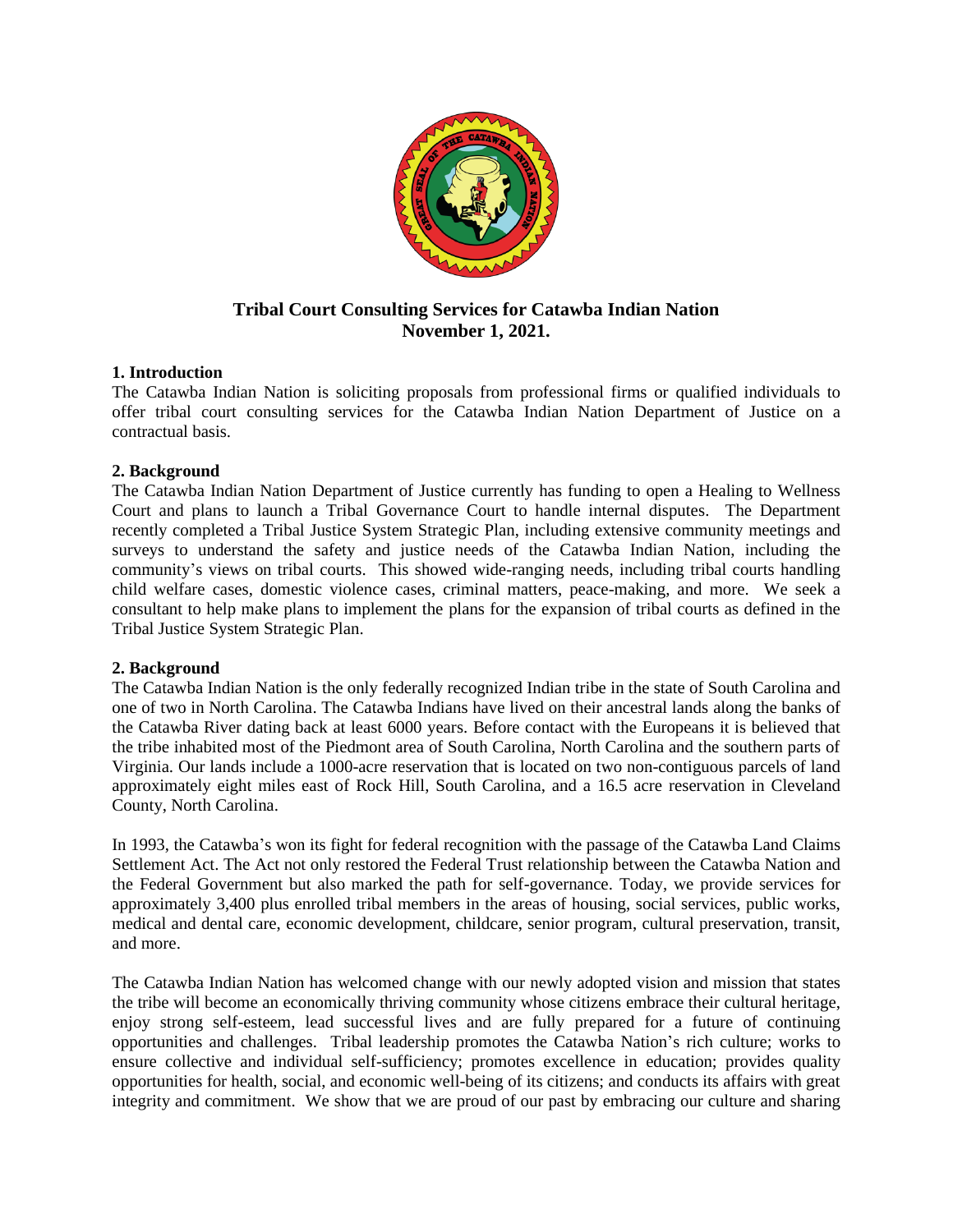it with others. We presently have a wide variety of programs and services available to enhance the lives of our citizens.

The Catawba Indian Nation Department of Justice currently has funding to open a Healing to Wellness Court and plans to launch a Tribal Governance Court to handle internal disputes. The Department recently completed a Tribal Justice System Strategic Plan, including extensive community meetings and surveys to understand the safety and justice needs of the Catawba Indian Nation. This showed wideranging needs, including tribal courts handling child welfare cases, domestic violence cases, criminal matters, peace-making, and more. We seek a consultant to assist in proper implementation of the plans for the expansion of tribal courts as defined in the Tribal Justice System Strategic Plan.

### **3. Scope of Work**

The Catawba Nation is aware of the need to develop a robust tribal court system as part of our Justice Services Division. We are seeking an individual or firm with a proven track record in the planning, development, and implementation of plans to launch and enhance tribal courts. Previous knowledge and experience in these areas is preferred. The contractor will work closely with the Director of the Justice Services Division, the Tribal Attorney, and Deputy Tribal Attorney.

#### *Task and Activities will include:*

- a. Understanding and actively engaging in successful implementation of the Tribe's vision and mission for the development of tribal courts;
- b. Review of the Catawba Justice System Strategic Plan, foundational governing documents of the Tribe, memos regarding the jurisdiction of Catawba tribal courts;
- c. Development of Healing to Wellness Court Review Healing to Wellness Court policies, case management forms, and other documents, assist in negotiating intergovernmental agreement with local justice system for case transfer;
- d. Development of Tribal Governance Court Creating policies and procedures for tribal governance court, development of ordinances necessary for judicial branch;
- e. Development of future tribal courts- help prioritize future tribal courts and identify potential sources of funding;
- f. Development of Operational Plan for future tribal courts- including record-keeping system, docketing and court scheduling, staffing, budget, job descriptions, courtroom set up and safety, etc.;
- g. Assist in implementing Operational Plan;
- h. Assist with grant writing to fund future tribal courts; and
- i. Other expectations:
	- a. Confidential/Professional Management Confidential and professional management of records, documents and data.
	- b. Monthly Report The selected Tribal Court Consultant will submit a monthly report along with an invoice detailing the time spent and activities performed during the previous month;
	- c. Clear and consistent communication with leadership including the Executive Committee, Tribal Administration, Tribal Attorney and Deputy Tribal Attorney, Justice Services Director, and Department of Justice staff.

Note- Consultant may be asked to consider travel/training for this project. If accepted by consultant, reasonable travel costs will be paid by the CIN.

#### **4. Contents of Proposal**

If interested, please submit not less than three copies of a proposal in response to this RFP. The proposal should include the following information: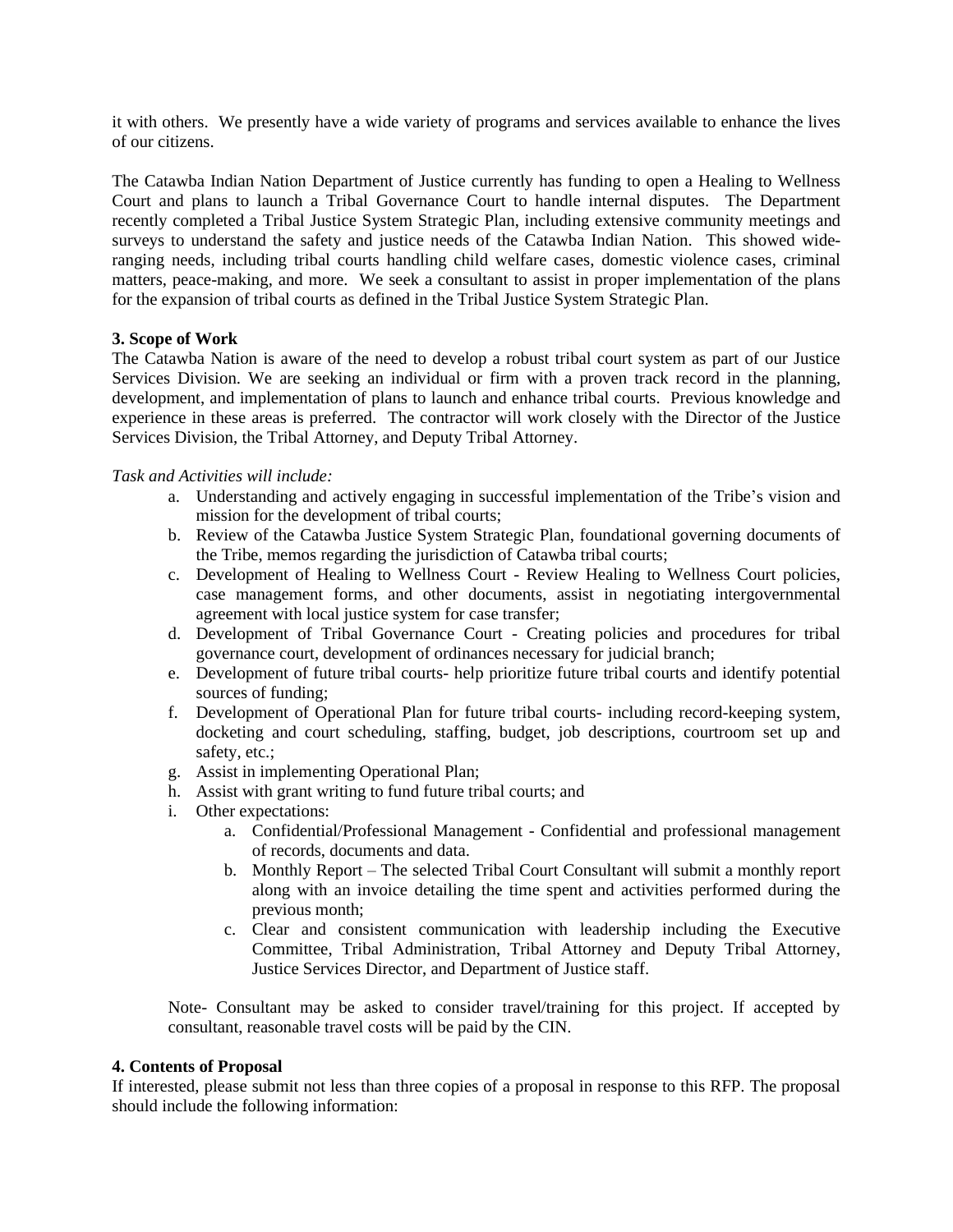a. A cover letter to the attention of Jeff Harris, Tribal Attorney;

b. A narrative explaining the experience and qualifications of the firm or individual applicant, including a resume of the proposed principal consultant to provide direct services. The narrative and resume should detail the applicant's experience in planning, development; and implementation of plans for tribal courts, any other experience with tribal courts. The narrative should include the types of organizations to which the applicant has provided services for in the past, if any;

c. A narrative explaining the applicant's proposed approach to the Scope of Work;

- d. Minimum of 2 references from clients; and
- e. An outline of proposed cost.

#### **5. Submission**

Please deliver three copies of the proposal by **5:00 pm, November 15, 2021**, to: Catawba Indian Nation Attn: Jeff Harris 996 Avenue of the Nations Rock Hill, SC 29730

#### **6. Evaluation**

The Catawba Indian Nation will review all submitted proposals. The criteria by which the selected applicant will be chosen include the following:

- a. Quality of experience;
- b. Technical capabilities to perform the project;
- c. Qualifications of key personnel;
- d. Approach to the project as described in the proposal;
- e. Previous performance in the area;
- f. Cost; and
- g. Schedule.

Depending on the proposals received, the Catawba Indian Nation may determine that interviews with the top ranked firms or individuals are necessary. In the event interviews are not necessary, firms and individuals will be ranked and the Catawba Indian Nation will initiate contract negotiations with the highest ranked firm or individual.

#### **7. Schedule**

It is anticipated that the project will commence on or about December 1, 2021.

# *RFP Schedule is as follows:*

| Request for Proposals Posted | Monday, November 1, 2021  |
|------------------------------|---------------------------|
| Proposals Due                | Friday, November 15, 2021 |
| Interviews & Selection       | Week of November 22, 2021 |
| <b>Consultant Begins</b>     | December $1, 2021$        |

#### **8. Additional Provisions**

The Catawba Indian Nation reserves the right to reject any or all proposals, waive technicalities and be the sole judge of the suitability of the proposed services for its intended use and further reserves the right to make the contract award in the best interest of the organization. The Catawba Indian Nation also reserves the right to modify the scope of work, add or delete tasks, and modify the proposed project budget in contract negotiations with the top ranked firm.